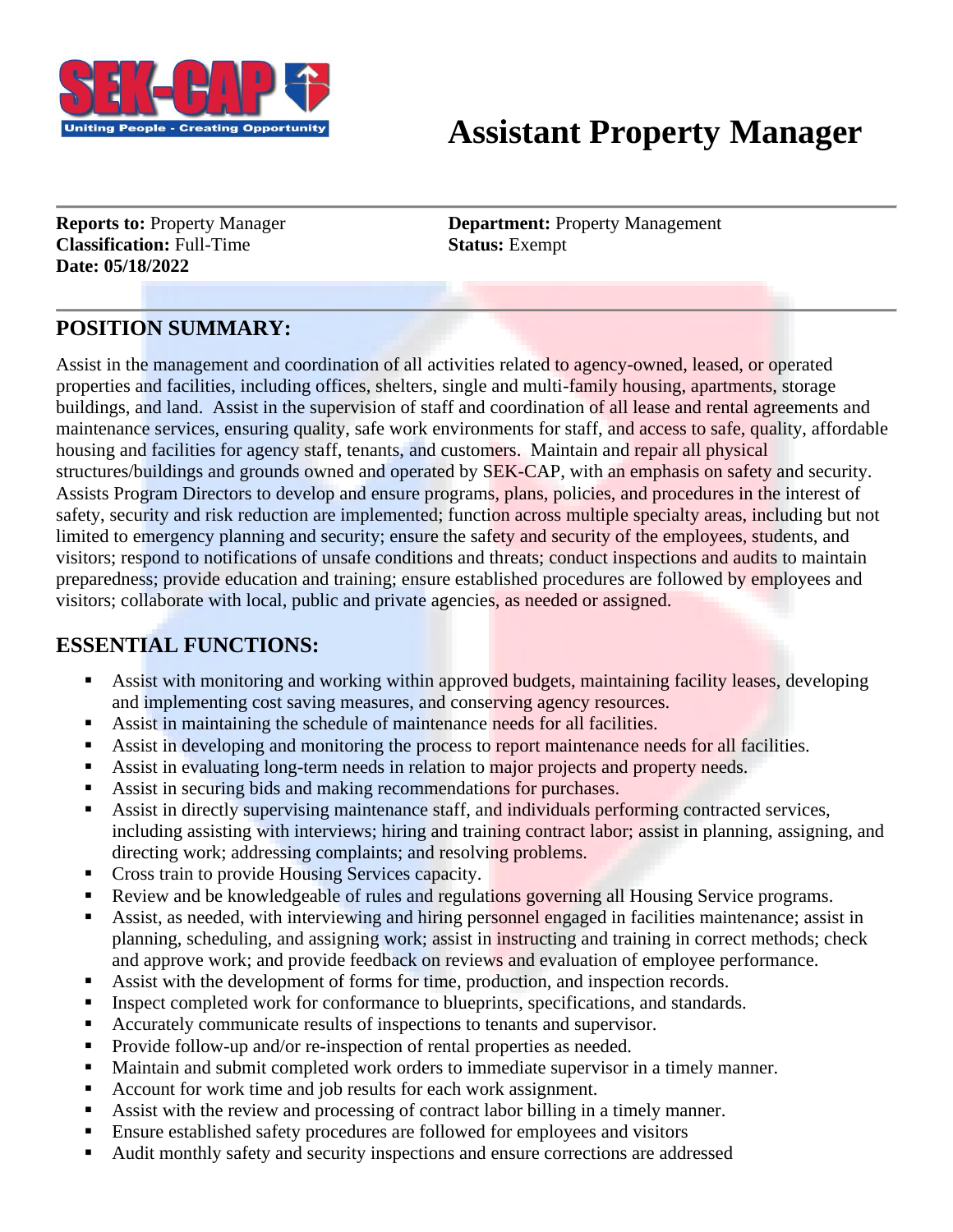- Assess existing safety and security measures and make recommendations for changes to direct supervisor
- **•** Check operation status of cameras, document and report any issues to direct supervisor
- Gather video coverage requested by Program Director
- Collect, enter, analyze, maintain, and distribute data relevant to the safety and security of the agency's facilities
- Coordinate and facilitate training in accordance with best practices, in conjunction with program staff
- Identify and assess emerging threats, weaknesses, and opportunities that could impact safety and security operations
- Conduct safety drills to ensure staff are properly trained and prepared for emergency events
- Respond to and document alarm system issues
- Maintain and promote positive public relations.
- Assure program goals, objectives, and outcomes are met.
- Support and ensure compliance with various federal and state housing guidelines.
- Model strong work ethic and leadership, and promote harmony with SEK-CAP's strategic priorities, organizational values, mission, philosophy, and visions.
- Attend and participate in agency meetings as requested.
- Assist in reviewing Housing Services and Maintenance data and analyzing the quality and impact of program services.
- **EXECUTE:** Respect and support cultural differences and diverse family structures.
- **•** Demonstrate good work habits such as arriving on time and adhering to appropriate break times.
- Attend mandatory training and staff meetings.
- Responsibility to report any suspected abuse or neglect to appropriate authority.
- Advocate for SEK-CAP, Inc. in the community.
- Complete required documentation and reports.
- Maintain and assure confidentiality and privacy of SEK-CAP, Inc. customers.
- Uphold and promote the Code of Ethics, Core Values, and Mission Statement of SEK-CAP, Inc.
- Support management decisions both in actions and words.
- Other duties as assigned.

### **KNOWLEDGE AND EXPERIENCE:**

#### Essential:

- 1. Basic computer skills on IBM compatible P.C. systems and software.
- 2. Ability to work with minimal supervision.
- 3. Ability to use carpentry and power tools and measuring devices safely and accurately.
- 4. Superior interpersonal skills. Ability to get along with diverse personalities. Tactful, mature, and flexible.
- 5. Ability to meet and deal tactfully with the general public and to communicate effectively and clearly both orally and in writing.
- 6. Resourceful and well organized.
- 7. Must be of excellent moral character.
- 8. Ability to establish and maintain positive, effective working relationships with co-workers, community partners, and customers.
- 9. Ability to learn and adapt.

#### Desired:

- 1. Three years of community housing development work or construction management experience, including three years supervisory experience, or an equivalent combination of education and experience.
- 2. Heating Ventilation Air Conditioning (HVAC) knowledge.
- 3. Previous carpentry, home inspection, or home construction experience.